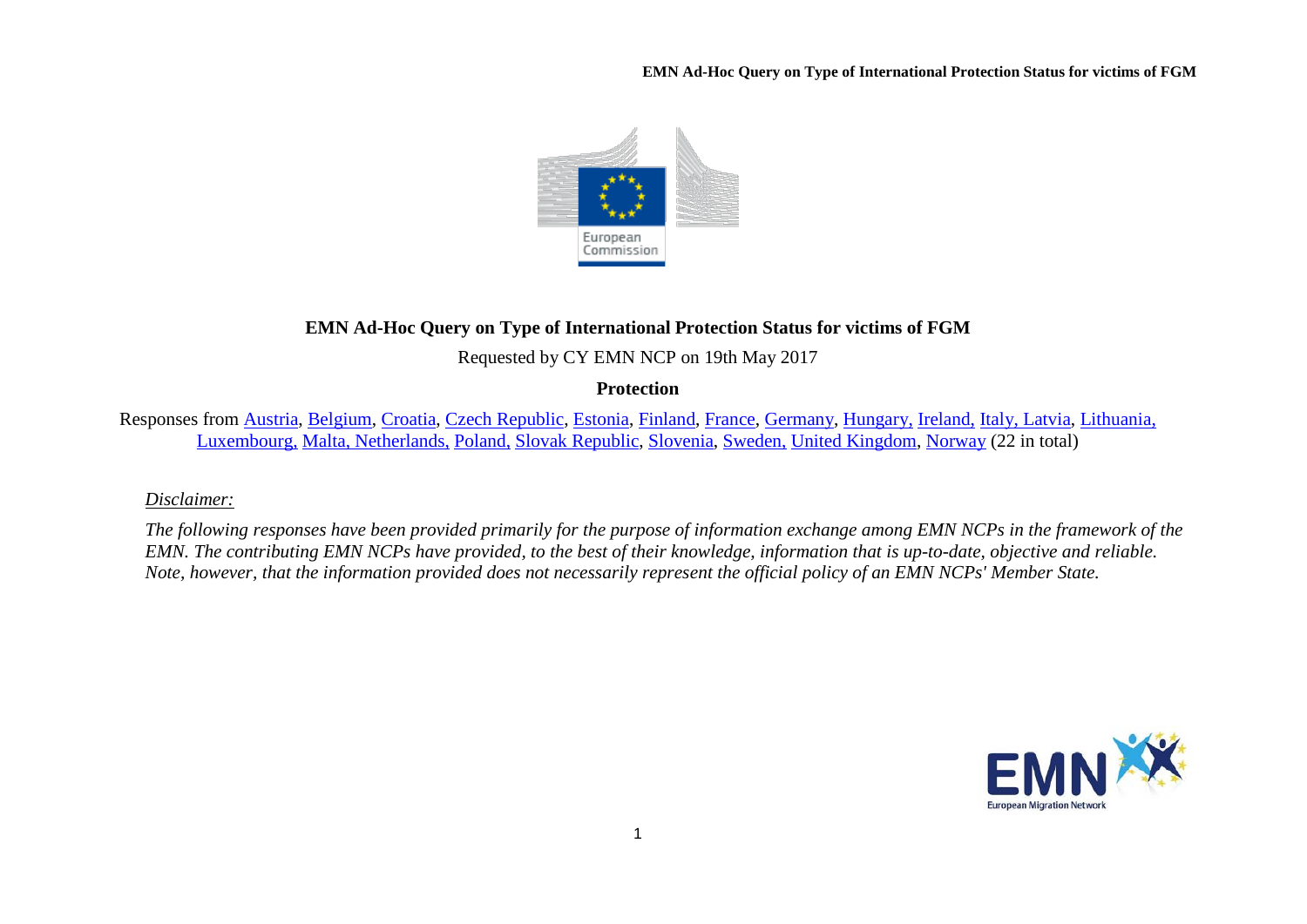### **Background information:**

Cyprus is in the process of drafting guidelines relating to the handling of applications for international protection submitted by Somali nationals claiming to be victims of FGM. Such applications are on the rise and therefore practices followed by other Member States will be of added value to the establishment of national practice in Cyprus.

### **Questions**

- 1. What is your policy when dealing with an FGM case regarding the type of protection status granted? Do you grant refugee status for reasons of membership to a particular social group (that is 'women who already experienced this procedure in Somalia')? If not, do you consider other grounds than the one of participation in a particular social group?
- 2. What is your policy concerning minor girls or women who didn't experience this procedure?<br>3. Does your policy differ towards older women?
- Does your policy differ towards older women?
- 4. Do you grant subsidiary protection status to Somali women claiming to be victims of FGM? If yes, on what grounds?

| <b>Responses</b> |
|------------------|
|------------------|

<span id="page-1-1"></span><span id="page-1-0"></span>

| Country        | Wider<br><b>Dissemination</b> | <b>Response</b>                                                                                                                                                                                                                                                                                                                                                                                                                                                                                       |
|----------------|-------------------------------|-------------------------------------------------------------------------------------------------------------------------------------------------------------------------------------------------------------------------------------------------------------------------------------------------------------------------------------------------------------------------------------------------------------------------------------------------------------------------------------------------------|
| Austria        | Yes                           | 1. The Austrian Federal Office for Immigration and Asylum does not have any general guidelines on a special<br>approach towards victims of female genital mutilation (FGM). As with other seekers of international protection, it<br>is examined individually and having regard to the individual circumstances, whether the person concerned fulfills<br>the requirements for international protection. Source: Federal Ministry of the Interior.<br>2. See above.<br>3. See above.<br>4. See above. |
| <b>Belgium</b> | Yes                           | 1. Female genital mutilation (FGM) is included as an act of persecution in the Act of December 1980 regarding the<br>access to the territory, residence, settlement and removal of foreigners. The Belgian asylum authority, the Office of<br>the Commissioner General for Refugees and Stateless Persons (CGRS) distinguishes between: • a women or a girl                                                                                                                                           |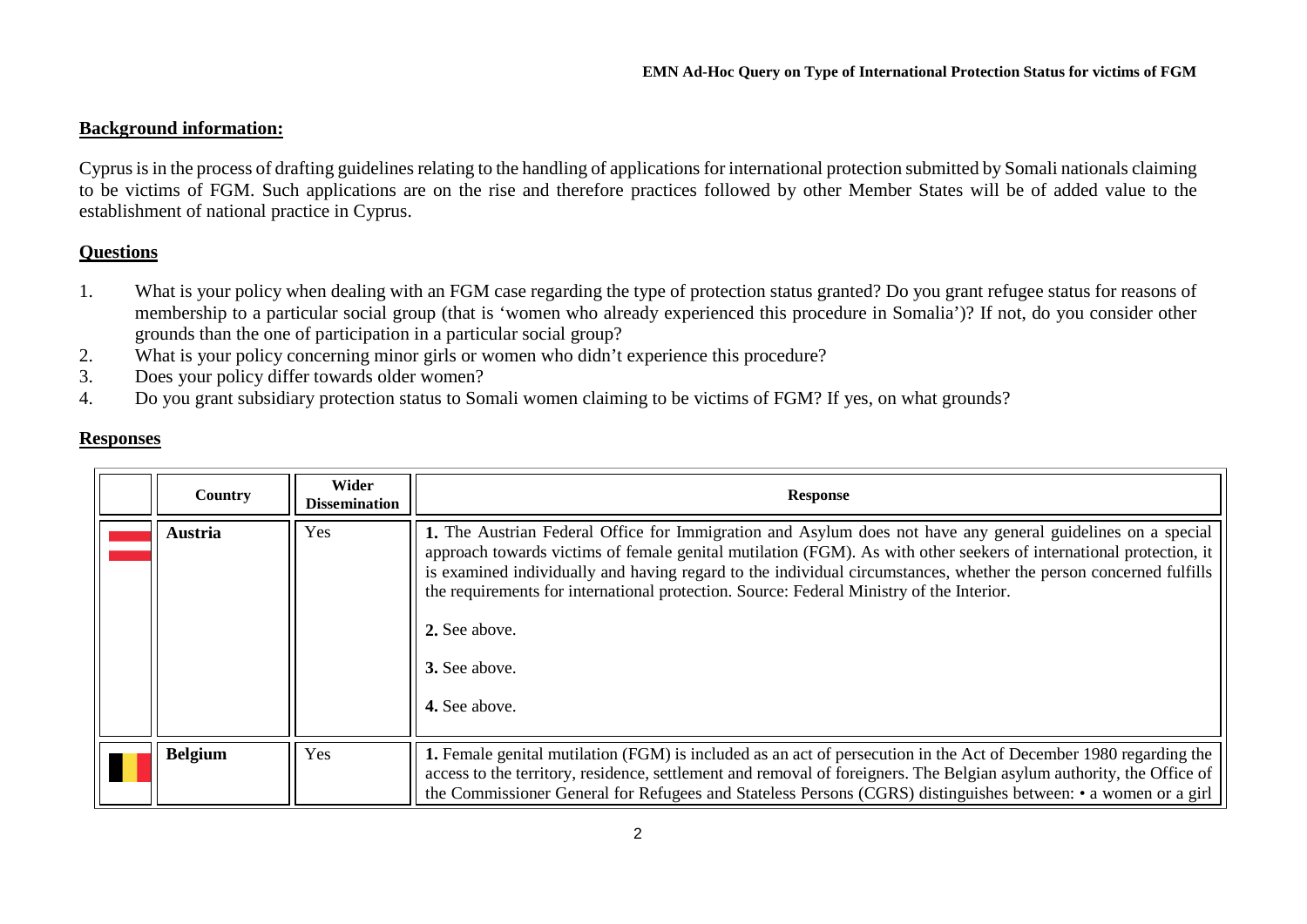|  | claiming to be at risk of undergoing FGM • (one of) the parents claiming their daughter under 18 is at risk of          |
|--|-------------------------------------------------------------------------------------------------------------------------|
|  |                                                                                                                         |
|  | undergoing FGM. When an applicant claims that she, or her daughter, is at risk of FGM, the CGRS can grant refugee       |
|  | status, in the latter case to the daughter and the parents. Each case is examined individually. To this end, the CGRS   |
|  | first examines the personal and family situation of the applicant (education level, ethnic origin, family history in    |
|  | relation to FGM, etc.). The CGRS also takes into account the current situation in the country of origin (the prevalence |
|  | of FGM, the attitude of the authorities, the possibility of resisting social pressure,). Note: Refugee status does not  |
|  | necessarily offer absolute protection against FGM. There is also a risk of undergoing female genital mutilation in      |
|  | Europe, often by family members. For this reason, the CGRS has set up a monitoring procedure to ensure that a girl      |
|  | will not undergo FGM after being granted refugee status. The parent(s) will be summoned by the CGRS before the          |
|  | decision to grant refugee status is taken. During this interview, the CGRS will inform the parents • about parental     |
|  | responsibilities with respect to their daughter • that female genital mutilation is banned in Belgium and punished by   |
|  | law. The parent(s) then have to sign a 'commitment on honour', by means of which they commit themselves to send         |
|  | once a year to the CGRS a medical certificate stating that their daughter has not undergone any form of female          |
|  | genital mutilation. If the Commissioner General is made aware that the circumstances justifying refugee status do       |
|  | no longer exist (i.e. if the daughter has undergone female genital mutilation), he has the authority to review the      |
|  | refugee status of the parents and their daughter and to withdraw or cancel their refugee status. If he is aware that a  |
|  | minor has undergone female genital mutilation since her arrival in Belgium, the Commissioner General will inform        |
|  | the Public Prosecutor.                                                                                                  |
|  |                                                                                                                         |
|  | 2. Regarding Somali girls: in countries such as Somalia with a very high prevalence rate of FGM, the CGRS               |
|  | considers that there is an objective risk for every girl to be subjected to FGM unless the girl or her family have some |
|  | characteristics: for instance the girl/the family are members of an ethnic group where FGM are not carried out (for     |
|  | instance the Bajuni's in Somalia), or the mother is not cut, etc. Such profiles are quite exceptional in a country with |
|  | a prevalence rate of more than 97 %. Therefore, actually, the most of Somali asylum applicant girls who have not        |
|  | undergone FGM are granted refugee status.                                                                               |
|  |                                                                                                                         |
|  | 3. Yes. Given that FGM are generally carried out during childhood, a Somali woman who has not undergone FGM             |
|  | is expected to explain to the CGRS why she was not cut and the reason for her to be now at risk of being cut. The       |
|  | refugee status is granted only if the following conditions are met: 1. the asylum applicant is credible regarding why   |
|  | she is still intact and regarding the context in which she would be now subjected to FGM (Country of origin             |
|  | information might mention if women from her ethnic group, of her age, may really be subjected to FGM for the first      |
|  | time at this age); 2. given her personal profile (regarding her autonomy, level of education, etc) she could not or     |
|  | would not be able to evade this context and this risk. The CGRS generally considers that due the situation in Somalia,  |
|  | for a woman whose asylum application is based on this ground, the IFA (Internal Flight Alternative) is not an option.   |
|  |                                                                                                                         |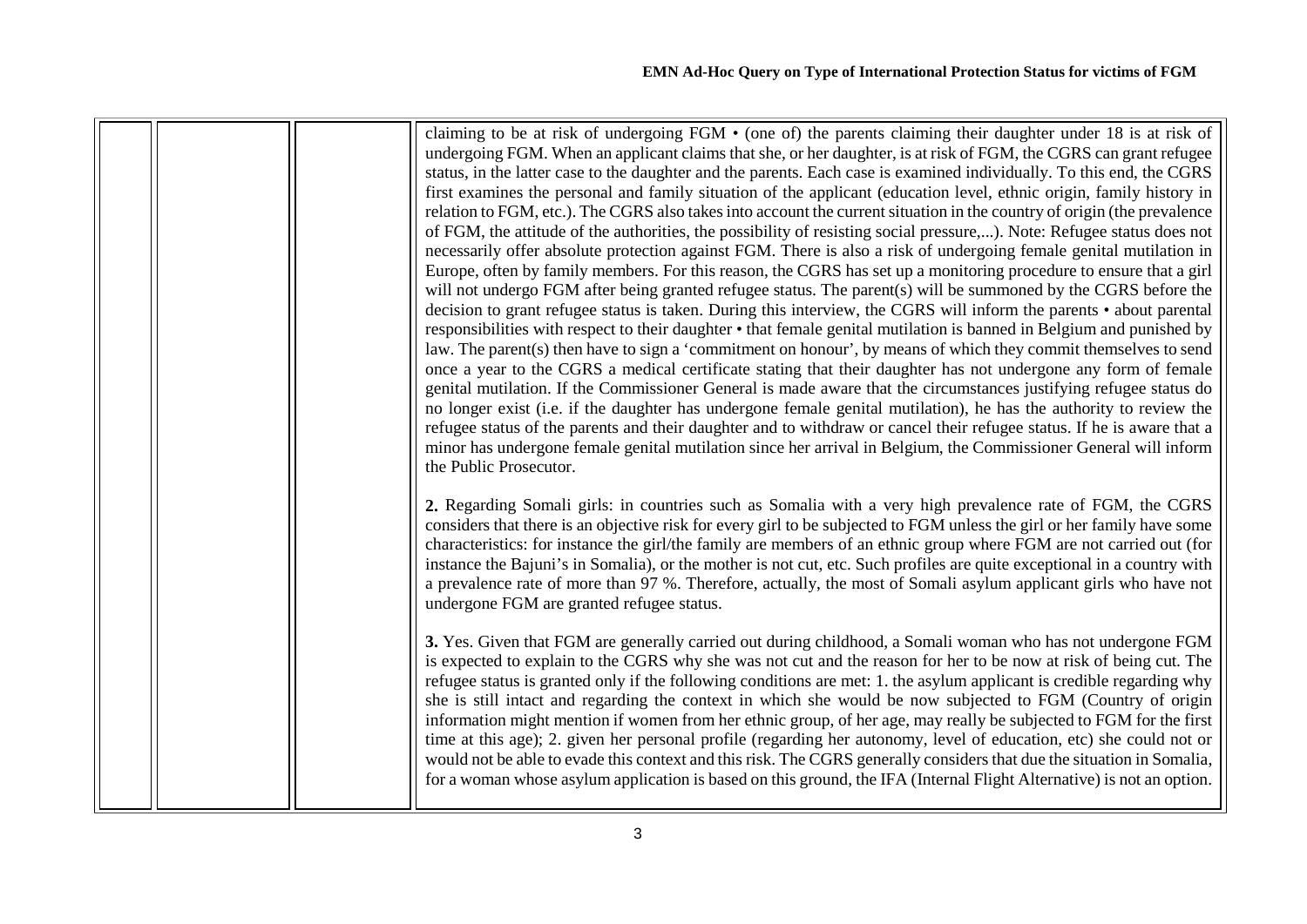<span id="page-3-4"></span><span id="page-3-3"></span><span id="page-3-2"></span><span id="page-3-1"></span><span id="page-3-0"></span>

|                                 |                | 4. No. Refugee status is granted to girls and women who have a well-founded fear of being subjected to FGM.                                                                                                                                                                                                     |
|---------------------------------|----------------|-----------------------------------------------------------------------------------------------------------------------------------------------------------------------------------------------------------------------------------------------------------------------------------------------------------------|
| Croatia                         | Yes            | 1. 1. In Croatia, from 2007 to 2017 no woman or a minor girl has been identified as victim of FGM among asylum<br>seekers. There was one case in 2006 and it was granted refugee status to the Somali girl for reasons of membership<br>to a particular social group.<br>2.2. N/a.<br>3.3. N/a.<br>4.4. $N/a$ . |
| <b>Czech</b><br><b>Republic</b> | N <sub>o</sub> | This EMN NCP has provided a response to the requesting EMN NCP. However, they have requested that it is not<br>disseminated further.                                                                                                                                                                            |
| <b>Estonia</b>                  | Yes            | 1. There have not been cases concerning FGM in Estonia and therefore Estonia has not developed a policy and<br>does not have general guidelines to deal with these types of cases.<br>2. N/A<br>3. N/A<br>4. N/A                                                                                                |
| <b>Finland</b>                  | N <sub>o</sub> | This EMN NCP has provided a response to the requesting EMN NCP. However, they have requested that it is not<br>disseminated further.                                                                                                                                                                            |
| <b>France</b>                   | Yes            | 1. N/A<br>2. Children and adolescents threatened with excision in Somalia are recognized as a social group. These facts<br>therefore fall within the scope of Article 1A2 of the Geneva Convention.                                                                                                             |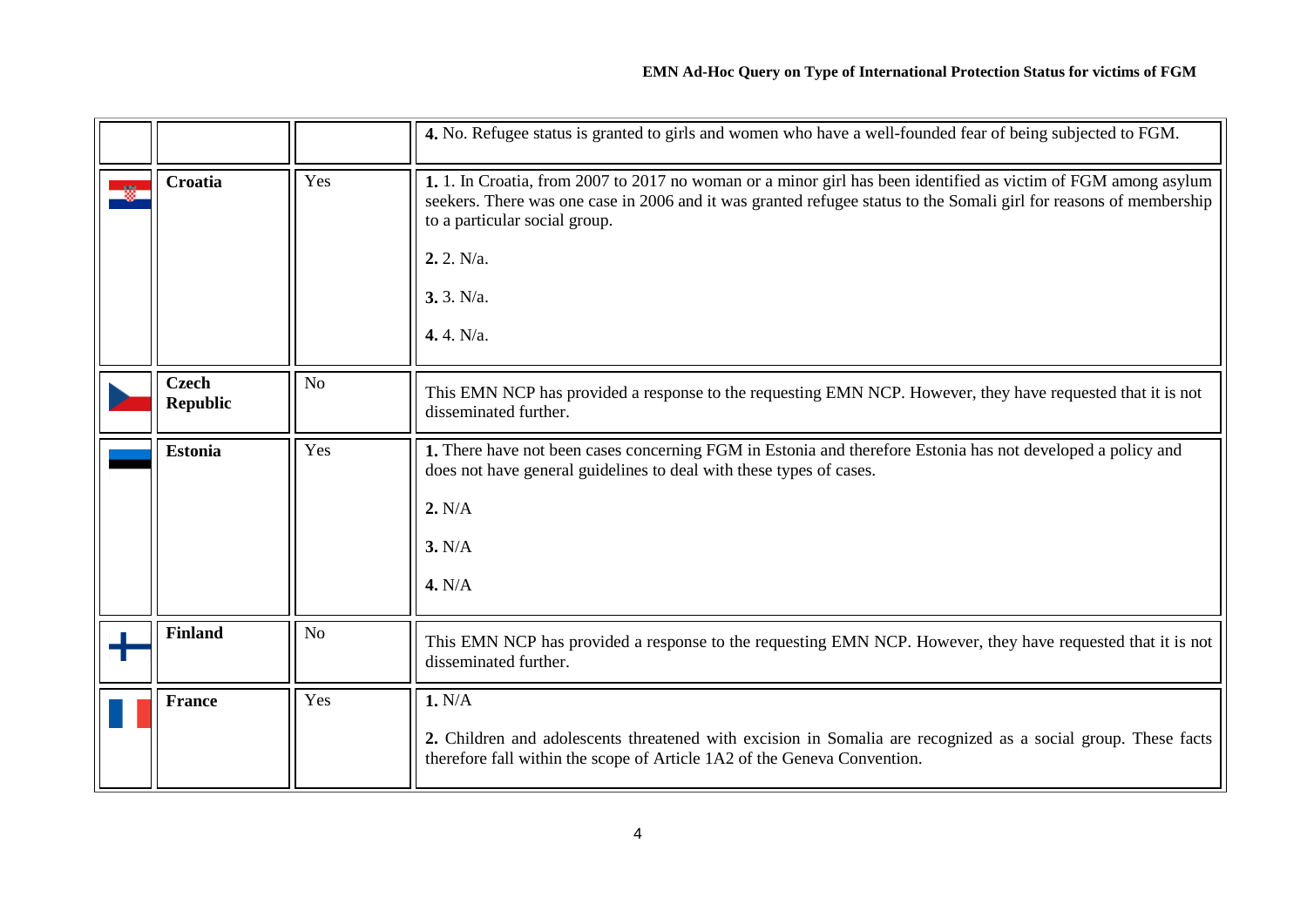<span id="page-4-1"></span><span id="page-4-0"></span>

|                |     | 3. Outside Sudan, the Office does not recognize a social group of parents who oppose their daughter's circumcision.<br>Accordingly, the individual fears of the parents as a result of their opposition to the excision of their child will fall<br>within the scope of Article 15 (b) of the Qualification Directive. Moreover, the only fear for a parent that his daughter<br>is circumcised does not in itself constitute a serious individual attack justifying the granting of protection to that<br>parent. It is therefore necessary for the parent to raise individual fears and for the OP to appreciate the reality of its<br>opposition, which must be frank and assumed.<br>4. N/A                                                                                                                                                                                                                                                                                                                                                        |
|----------------|-----|--------------------------------------------------------------------------------------------------------------------------------------------------------------------------------------------------------------------------------------------------------------------------------------------------------------------------------------------------------------------------------------------------------------------------------------------------------------------------------------------------------------------------------------------------------------------------------------------------------------------------------------------------------------------------------------------------------------------------------------------------------------------------------------------------------------------------------------------------------------------------------------------------------------------------------------------------------------------------------------------------------------------------------------------------------|
| <b>Germany</b> | Yes | 1. Women or girls who are at risk of FGM will be granted refugee status for reason of membership of a particular<br>social group. For women or girls who are already circumcised it has to be assessed if it is probable that they might<br>undergo this procedure again. This assessment will be based on COI and information obtained in the asylum<br>procedure (interview, written statements, medical reports). If yes, refugee status will be granted, too. If no, it has to<br>be assessed if there are other reasons for granting protection. For example, the health status of a girl or woman might<br>lead to humanitarian protection status when she suffers medical problems as consequence of FGM.<br>2. There is no general policy, every case is assessed on its individual merits. Depending on available COI and<br>information submitted in the asylum procedure (interview and/or written statements) it will be assessed if a minor<br>girl or woman is at risk of being circumcised.<br>3. See question 3.<br>4. See question 1. |
| <b>Hungary</b> | Yes | 1. The Immigration and Asylum Office of Hungary has no established guidelines concerning victims of FGM. All<br>applications are examined on an individual basis.<br>2. See answer to question 1.<br>3. See answer to question 1.<br>4. See answer to question 1.                                                                                                                                                                                                                                                                                                                                                                                                                                                                                                                                                                                                                                                                                                                                                                                      |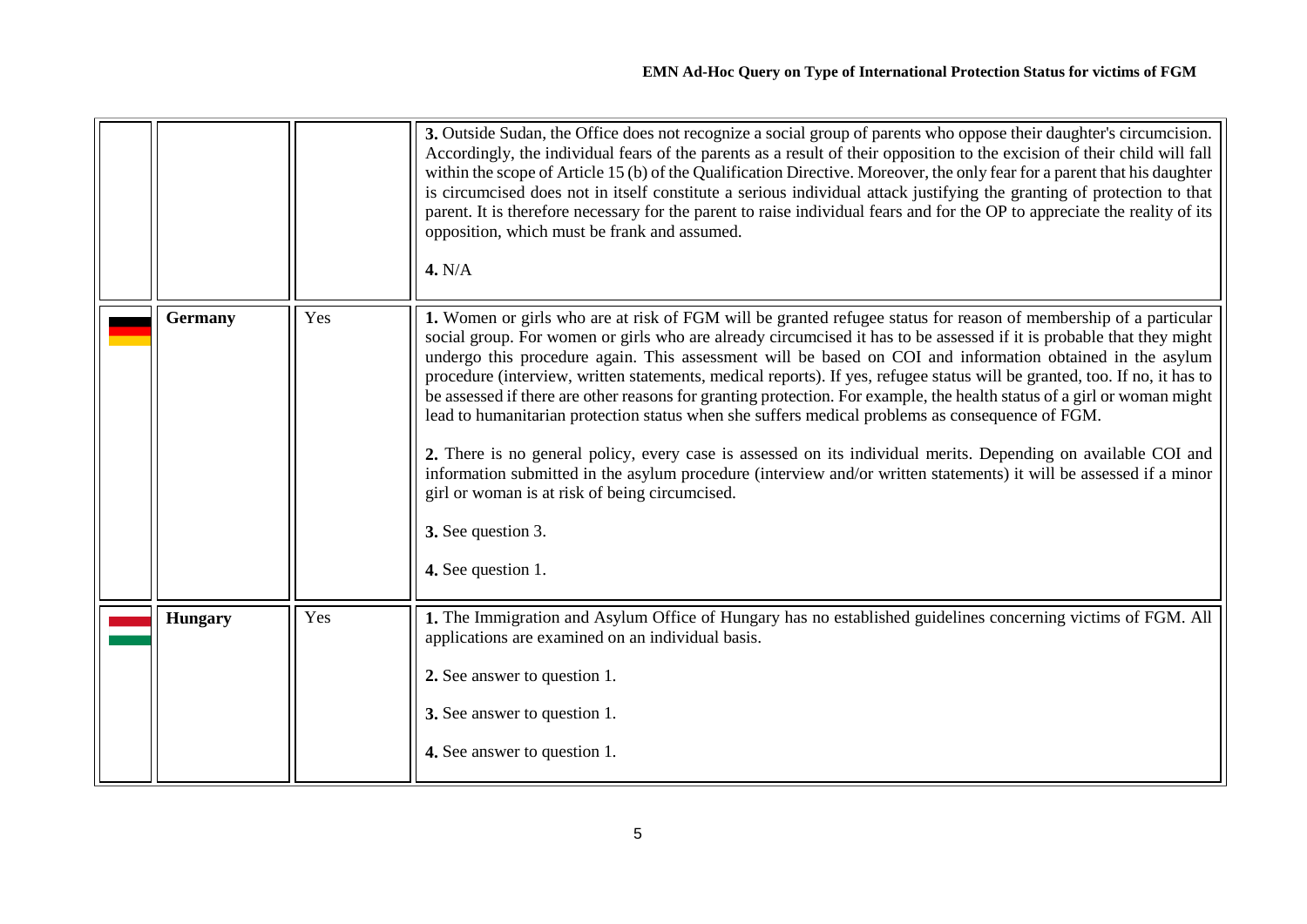<span id="page-5-1"></span><span id="page-5-0"></span>

| <b>Ireland</b> | N <sub>o</sub> | This EMN NCP has provided a response to the requesting EMN NCP. However, they have requested that it is not<br>disseminated further.                                                                                                                                                                                                                                                                                                                                                                                                                                                                                                                                                                                                                                                                                                                                                                                                                                                                                                                                                                                                                                                                                                                                                                                                                                                                                                                                                                                                                                                                                                                                                                                                                                                                                                                                                 |
|----------------|----------------|--------------------------------------------------------------------------------------------------------------------------------------------------------------------------------------------------------------------------------------------------------------------------------------------------------------------------------------------------------------------------------------------------------------------------------------------------------------------------------------------------------------------------------------------------------------------------------------------------------------------------------------------------------------------------------------------------------------------------------------------------------------------------------------------------------------------------------------------------------------------------------------------------------------------------------------------------------------------------------------------------------------------------------------------------------------------------------------------------------------------------------------------------------------------------------------------------------------------------------------------------------------------------------------------------------------------------------------------------------------------------------------------------------------------------------------------------------------------------------------------------------------------------------------------------------------------------------------------------------------------------------------------------------------------------------------------------------------------------------------------------------------------------------------------------------------------------------------------------------------------------------------|
| <b>Italy</b>   | Yes            | 1. There are not specific rules addressed to Somali women. In general, for women who are verified victims of FGM,<br>it is granted the refugee status for reasons of membership to a particular social group (women), according to national<br>jurisprudence referring to Legislative Decree 251/2007. In particular, there are two cases of judges according<br>international protection after Commissioni Territoriali (Italian authorities in charge of international protection<br>decision) denied it. These cases were: - Corte di Appello di Catania, sentence of 27.11.2012; - Tribunale di Cagliari,<br>ordinance n° 8192 of 3.4.2013 (that refers also to the decision of Corte d'Appello di Roma of 2.7.2012). There is<br>also a more recent case: Tribunale di Bologna, ordinance of 1.10.2016. In all this cases, the judicial authority decides<br>to give international protection (refugee status) to women victims of FGM, according to rules foreseen in Legislative<br>Decree 251/2007, before verifying their status of victims: indeed, the mere declaration of being a victim of FGM is<br>not sufficient to obtain the refugee status and authorities have to ascertain it. Moreover, in Italy, special reception<br>conditions have to be reserved to women victims of FGM, while they are waiting the decision concerning the<br>application for international protection (and also after they become refugees), according to the Legislative Decree<br>142/2015.<br>2. The rules for girls or women who did not experience FGM procedures are the same of who applies for international<br>protection.<br>3. No, if a woman is verified victim of FGM, her age is not relevant.<br>4. No, the status is recognized only after verifying that the woman is a victim of FGM. The mere declaration from<br>the woman is not sufficient to obtain the status. |
| Latvia         | Yes            | 1. Taking into account countries of origin of the applicants applying for asylum in Latvia, Latvia has not experienced<br>FGM cases so far, therefore has no policy/established practice/experience concerning particular cases.<br>2. N/A<br>3. N/A<br>4. N/A                                                                                                                                                                                                                                                                                                                                                                                                                                                                                                                                                                                                                                                                                                                                                                                                                                                                                                                                                                                                                                                                                                                                                                                                                                                                                                                                                                                                                                                                                                                                                                                                                       |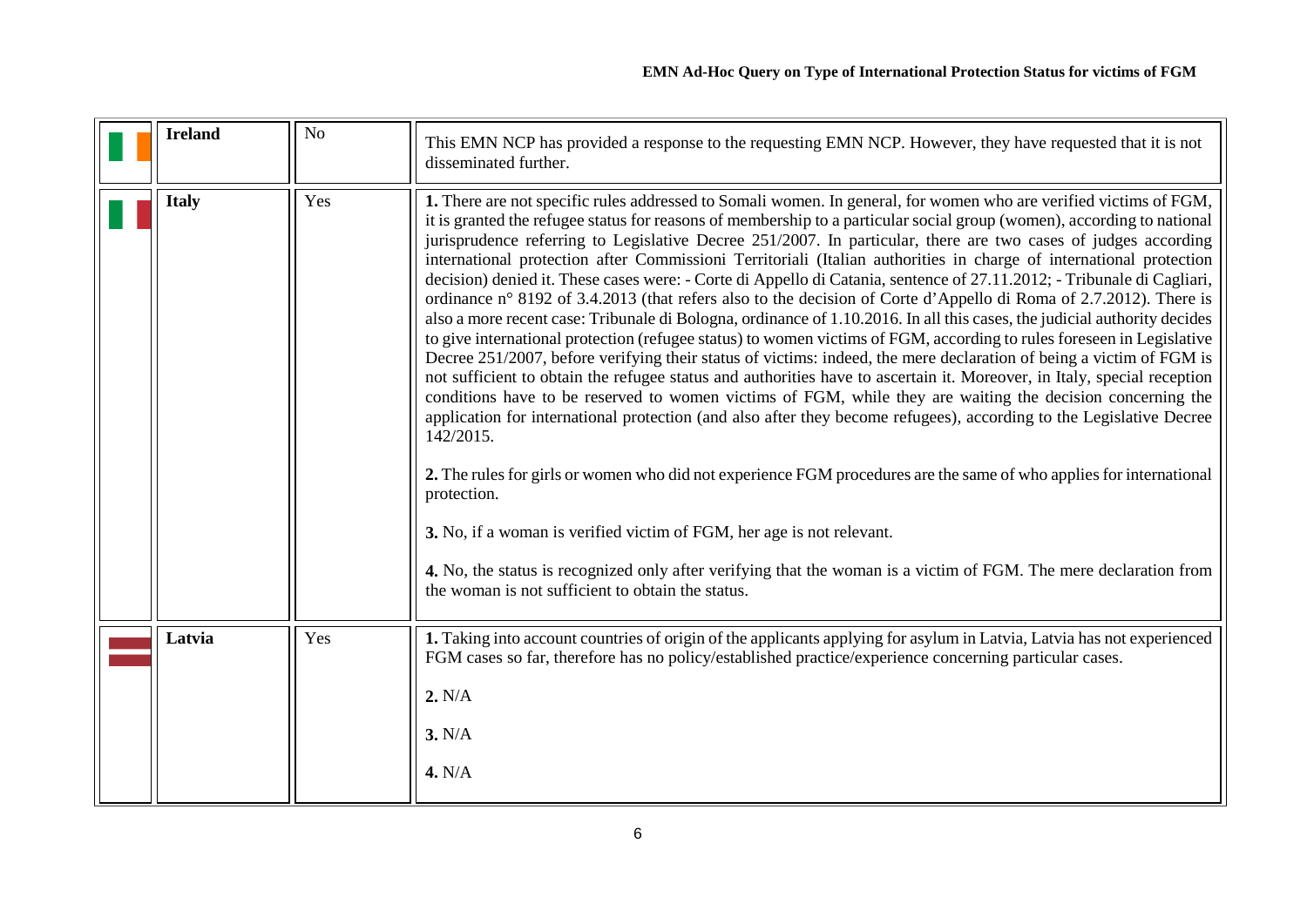<span id="page-6-1"></span><span id="page-6-0"></span>

| Lithuania  | Yes | 1. There was no practice regarding victims of FGM (from 2012 to 2017 (May 30th) there were no cases). Since each<br>application is examined individually, no further conclusions from case practice can be made.<br>2. n/a. See 1st answer.<br>3. n/a. See 1st answer.<br>4. n/a. See 1st answer.                                                                                                                                                                                                                                                                                                                                                                                                                                                                                                                                                                                                                                                                                                                                                                                                                                                                                                                                                                                                                                                                                                                                                                                                                                                                                                                                                                                                                                                                                                                                                                                    |
|------------|-----|--------------------------------------------------------------------------------------------------------------------------------------------------------------------------------------------------------------------------------------------------------------------------------------------------------------------------------------------------------------------------------------------------------------------------------------------------------------------------------------------------------------------------------------------------------------------------------------------------------------------------------------------------------------------------------------------------------------------------------------------------------------------------------------------------------------------------------------------------------------------------------------------------------------------------------------------------------------------------------------------------------------------------------------------------------------------------------------------------------------------------------------------------------------------------------------------------------------------------------------------------------------------------------------------------------------------------------------------------------------------------------------------------------------------------------------------------------------------------------------------------------------------------------------------------------------------------------------------------------------------------------------------------------------------------------------------------------------------------------------------------------------------------------------------------------------------------------------------------------------------------------------|
| Luxembourg | Yes | 1. Luxembourg has ratified various international conventions condemning FGM (i.e. Universal Declaration of<br>Human Rights (DHR), the Convention on the Elimination of all Forms of Discrimination against Women (CEDAW),<br>the Convention against torture and other cruel, inhuman or degrading treatment of punishment (CAT), the<br>Convention on the rights of the Child (CRC) the European Convention of Human Rights (ECHR) and the Charter<br>of Fundamental Rights of the European Union. Article 400 of the Criminal Code punishes this type of act and article<br>401bis considers as an aggravated factor if the FGM is practiced on a child under the age of 14. Nevertheless, the<br>principle of extraterritoriality is not applicable. The Law of 18 December 2015 on international protection and<br>temporary protection establishes that a person can obtain international protection under article 37 (4) in accordance<br>with article $42(1)$ a) and (2) a). Normally as the acts are perpetrated by a non-public actor Luxembourg can grant<br>subsidiary protection to women who have been subject to FGM. In Luxembourg the evaluation of the situation is<br>made on a case by case basis and not for reasons of membership to a particular social group that only will be<br>considered part of the elements to evaluate.<br>2. See answer to question 1.<br>3. No.<br>4. As it was described in answer to question 1, Luxembourg evaluates each application individually taking into<br>consideration all the elements. Article 16 of the Law of 18 December 2015 establishes that the Minister in charge of<br>Asylum and Immigration can decide to order a medical examination (even though it requires the consent of the<br>applicant) in case there are signs that the applicant has suffered persecution or serious harm in the past. This element |
|            |     | is considered under Luxembourgish law as a serious indication on the claim of the applicant. So, in principle,<br>Luxembourg can grant after a complete evaluation of the specific situation subsidiary protection to a victim who<br>had suffered FGM in Somalia.                                                                                                                                                                                                                                                                                                                                                                                                                                                                                                                                                                                                                                                                                                                                                                                                                                                                                                                                                                                                                                                                                                                                                                                                                                                                                                                                                                                                                                                                                                                                                                                                                   |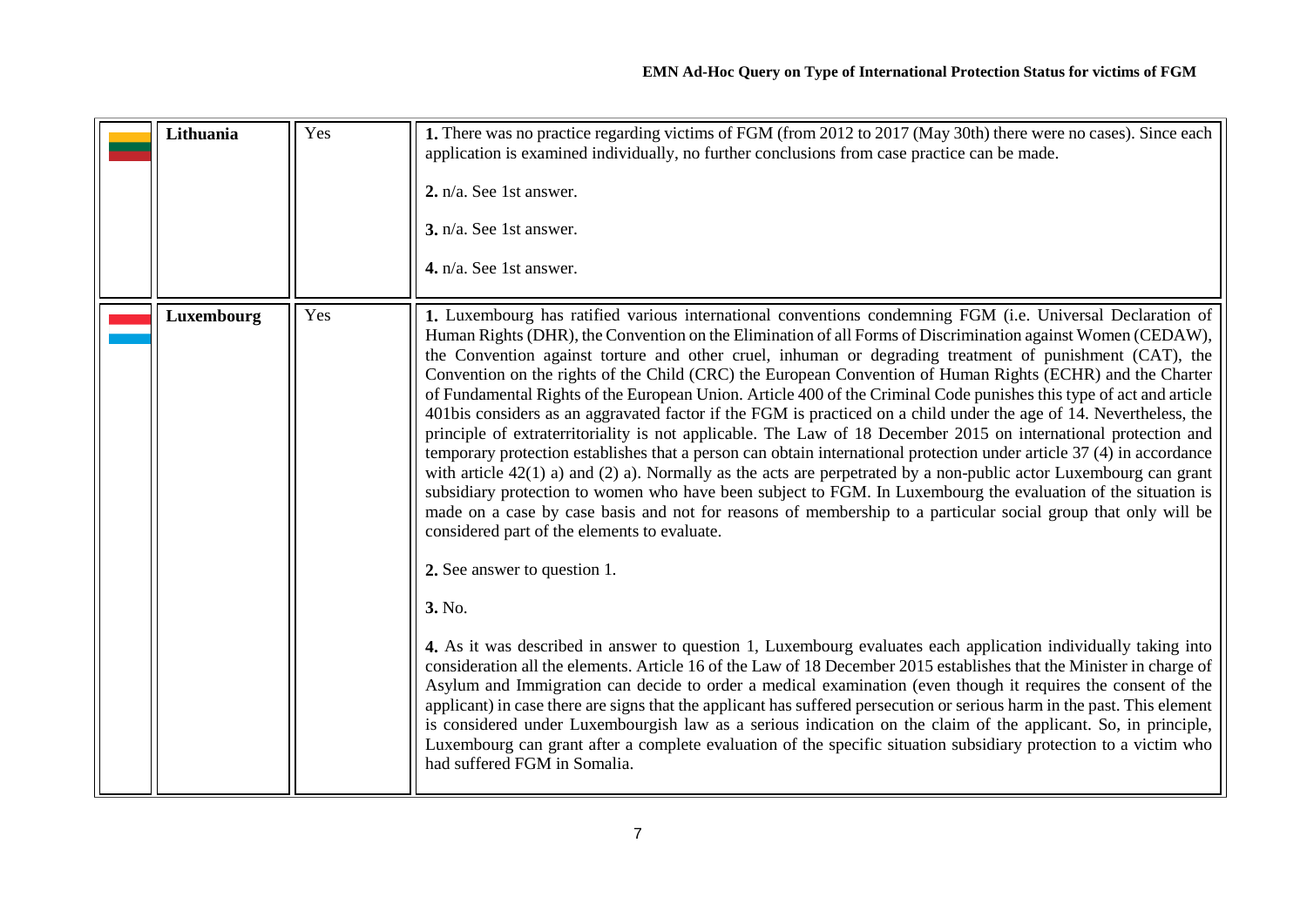<span id="page-7-0"></span>

| <b>Malta</b>       | Yes | 1. The Office of the Refugee Commissioner only received a limited number of applications for international<br>protection lodged by female applicants on the basis of FGM. To date, the Office does not have a specific policy<br>concerning the practice of FGM in Somalia. Each application received by the Office is assessed on its own merits,<br>and depending on the particular circumstances of the case, FGM related cases could lead to the granting of refugee<br>status on the basis of membership to a particular social group.<br>2. Depending on the circumstances of the case, applications for international protection lodged by minor girls or<br>women who didn't experience this procedure, could lead to the granting of refugee status on the basis of membership<br>to a particular social group.<br>3. No.<br>4. No                                                                                                                                                                                                                                                                                                                                                                                                                                                                                                                                                              |
|--------------------|-----|----------------------------------------------------------------------------------------------------------------------------------------------------------------------------------------------------------------------------------------------------------------------------------------------------------------------------------------------------------------------------------------------------------------------------------------------------------------------------------------------------------------------------------------------------------------------------------------------------------------------------------------------------------------------------------------------------------------------------------------------------------------------------------------------------------------------------------------------------------------------------------------------------------------------------------------------------------------------------------------------------------------------------------------------------------------------------------------------------------------------------------------------------------------------------------------------------------------------------------------------------------------------------------------------------------------------------------------------------------------------------------------------------------|
| <b>Netherlands</b> | Yes | 1. • Women who have already experienced the procedure, are not granted refugee status or subsidiary protection.<br>They are no longer at risk and therefore do not require international protection against FGM. • Women and girls<br>who risk experiencing FGM are generally granted subsidiary protection (if they in addition to being at real risk of<br>suffering serious harm do not have access to protection as defined in article 7 of the Qualification Directive and if<br>there is also no internal protection alternative (IPA) as defined in article 8 of the Qualification Directive). This<br>policy is not specific for Somalia but applies to all countries, particularly those countries where FGM is prevalent.<br>• For Somalia it is assumed the applicant does not have access to protection or IPA as defined in Articles 7 and 8 of<br>the qualification directive. • In cases where the applicant has a well-founded fear of persecution as a result of political<br>opposition of FGM, they may be granted refugee status.<br>2. See answer '1'.<br>3. Policy does not differ and subsidiary protection may be granted if the applicant runs a real risk of experiencing<br>FGM. However, since FGM is usually carried out at a young age, older women who have not experienced FGM yet<br>must have a valid explanation why there is a risk right now.<br>4. See answer '1'. |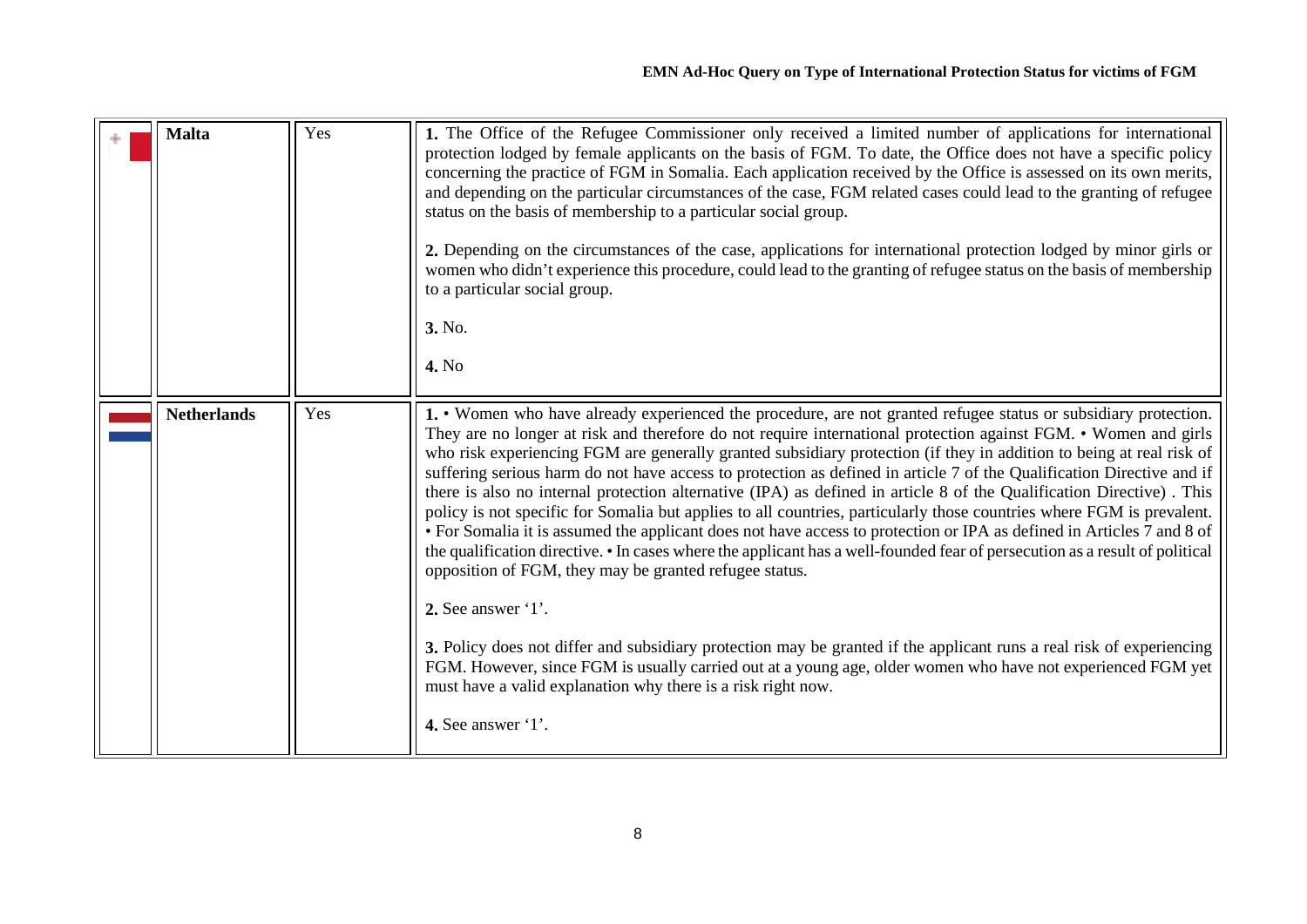<span id="page-8-3"></span><span id="page-8-2"></span><span id="page-8-1"></span><span id="page-8-0"></span>

| <b>Poland</b>                    | Yes | 1. Because of the very low number of such cases (only 1 during the last few years) it's impossible to answer on those<br>questions, but in general Poland in FGM cases probably will grant woman, who suffered such persecution a refugee<br>status for reasons of membership to a particular social group.<br>2. as above<br>3. as above<br>4. as above                                                                                                                                                                                                                             |
|----------------------------------|-----|--------------------------------------------------------------------------------------------------------------------------------------------------------------------------------------------------------------------------------------------------------------------------------------------------------------------------------------------------------------------------------------------------------------------------------------------------------------------------------------------------------------------------------------------------------------------------------------|
| <b>Slovak</b><br><b>Republic</b> | Yes | 1. Slovak Republic has not registered such cases.<br>2. N/A<br>3. N/A<br>4. N/A                                                                                                                                                                                                                                                                                                                                                                                                                                                                                                      |
| Slovenia                         | Yes | 1. In practice we did not have FGM cases.<br>2. We have not any policy concerning minor girls or women, because we have not relating practice. Nevertheless,<br>in such cases the decision will be taken on a "case by case" basis.<br>3. We have not any policy concerning older women, because we have not relating practice. Nevertheless, in such<br>cases the decision will be taken on a "case by case" basis.<br>4. In a case that the competent authority shall grant subsidiary protection, it will be on the ground that person is<br>member of a particular social group. |
| <b>Sweden</b>                    | Yes | 1. A forward looking assessment of the personal risk of the applicant is made. As in all asylum cases an individual<br>assessment is made to determine if it has been made probable that the applicant has a well-founded fear of<br>persecution in case of return. Also for women who have already been victims of FGM a forward looking risk<br>assessment shall be conducted, for example about potential risk of so called "reinfibulation". The assessment of                                                                                                                   |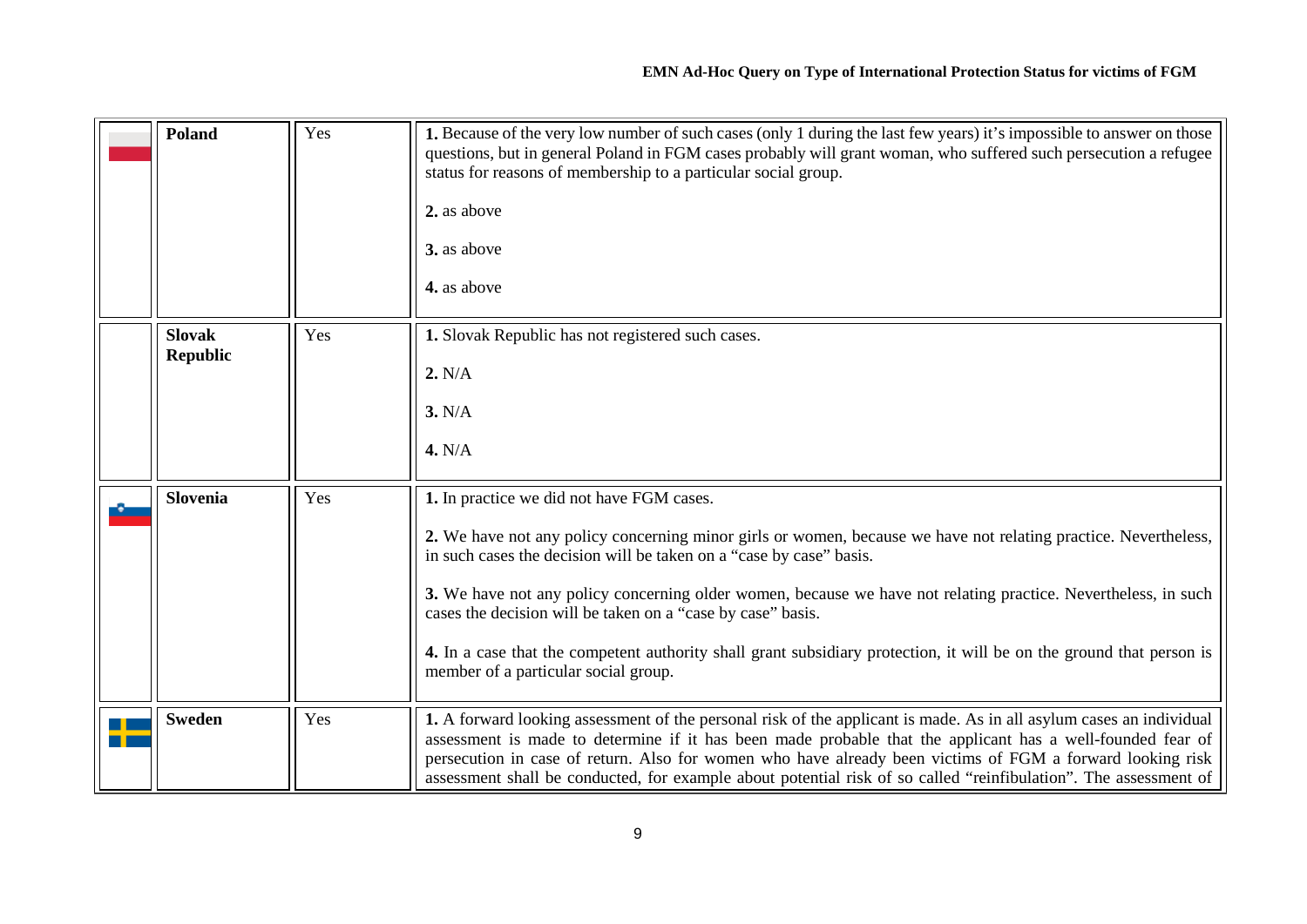<span id="page-9-0"></span>

|                                                         |                          |     | need for protection and status is made individually. Risk of "reinfibulation" can be considered gender specific and<br>gender related persecution. Updated and relevant country information must be considered.<br>2. A forward looking assessment of the personal risk of the applicant is made. As in all asylum cases an individual<br>assessment is made to determine if it has been made probable that the applicant has a well-founded fear of<br>persecution in case of return. Risk of FGM can be considered gender specific and gender related persecution.<br>Updated and relevant country information must be considered.<br>3. No, it is the forward looking assessment of the personal risk of the applicant that is determining the outcome of<br>the application. As in all asylum cases an individual assessment is made to determine if it has been made probable<br>that the applicant has a well-founded fear of persecution in case of return. Risk of FGM can be considered gender<br>specific and gender related persecution. Updated and relevant country information must be considered.<br>4. A forward looking assessment of the personal risk of the applicant is made. As in all asylum cases the individual<br>assessment is made to determine if it has been made probable that the applicant has a well-founded fear of<br>persecution in case of return. Updated and relevant country information must be considered. |
|---------------------------------------------------------|--------------------------|-----|-------------------------------------------------------------------------------------------------------------------------------------------------------------------------------------------------------------------------------------------------------------------------------------------------------------------------------------------------------------------------------------------------------------------------------------------------------------------------------------------------------------------------------------------------------------------------------------------------------------------------------------------------------------------------------------------------------------------------------------------------------------------------------------------------------------------------------------------------------------------------------------------------------------------------------------------------------------------------------------------------------------------------------------------------------------------------------------------------------------------------------------------------------------------------------------------------------------------------------------------------------------------------------------------------------------------------------------------------------------------------------------------------------------------------------------------------------|
| $\blacktriangleright$ $\blacktriangleright$<br>$\times$ | <b>United</b><br>Kingdom | Yes | 1. Women whose asylum claim is based on a fear of Female Genital Mutilation (FGM) may qualify for refugee<br>status on grounds that they form a particular social group (PSG) under the Refugee Convention. Whether or not a<br>PSG exists will depend on the conditions in the claimant's country of origin. The Home Office policy in considering<br>this issue is set out in Section 7.6 of the 'Assessing credibility and refugee status' instruction, and Section 4.5 of the<br>'Gender issues in the asylum claim' instruction, both of which are available on Gov.UK at: .<br>https://www.gov.uk/government/uploads/system/uploads/attachment_data/file/397778/ASSESSING_CREDIBILI<br>TY_AND_REFUGEE_STATUS_V9_0.pdf<br>https://www.gov.uk/government/uploads/system/uploads/attachment_data/file/257386/gender-issue-in-the-<br>asylum.pdf. All asylum claims are carefully considered on their individual own merits with reference to relevant<br>country information. Decision makers have access to country specific guidance for Somalia to assess whether an<br>individual would be at risk of persecution, including FGM, on return. The guidance can be found on GOV.UK at:<br>https://www.gov.uk/government/publications/somalia-country-policy-and-information-notes.<br>2. Minor girls and women who are considered to be a risk of FGM on return to their country of origin may be granted<br>refugee status.                     |